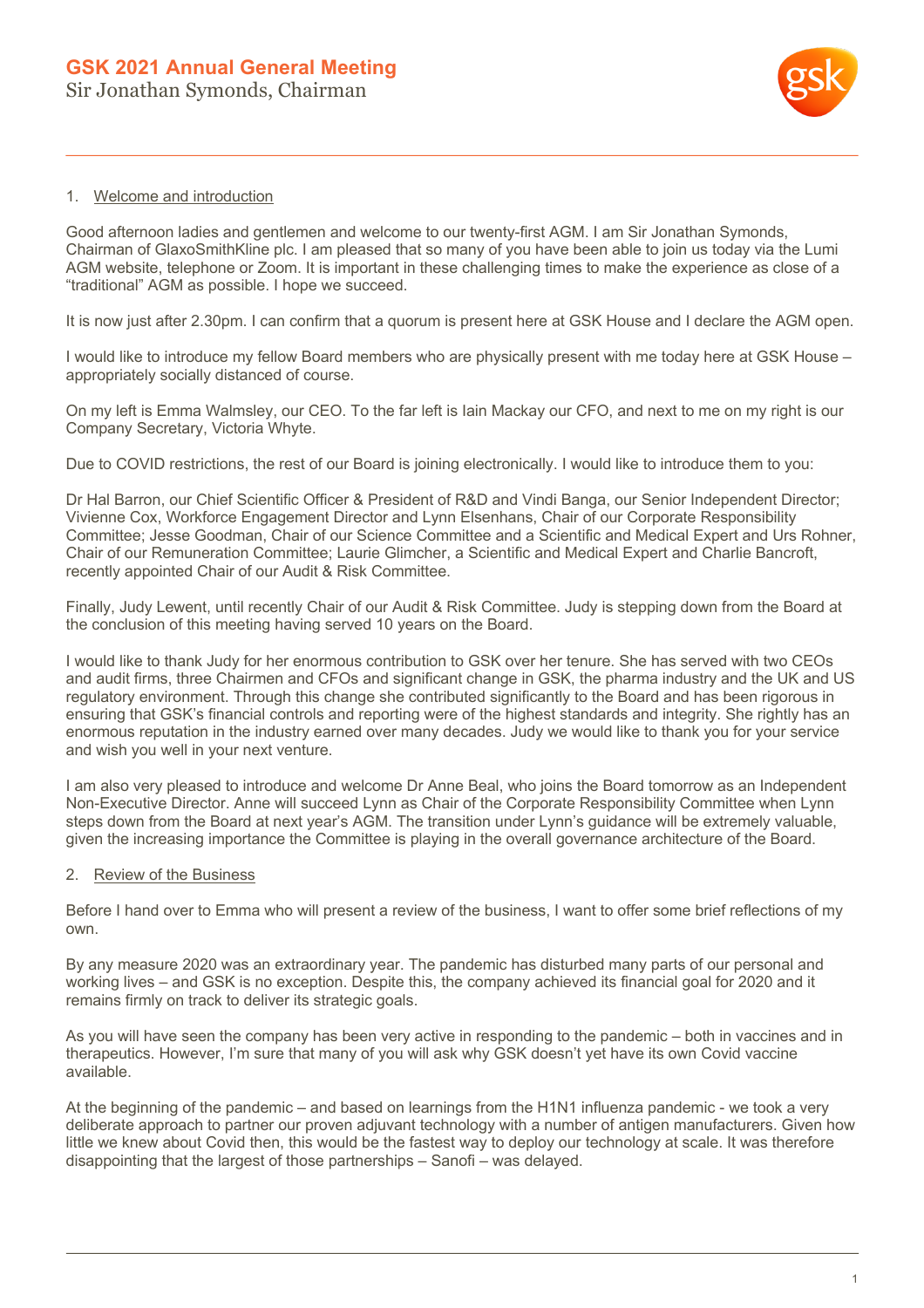

We continue to work with Sanofi and others, and we expect to see results in the coming months. We are also working intensively with partners on next generation COVID vaccines as the virus will be around for some time.

Importantly, we have also recognised the emergence of mRNA as a viable new technology and we have entered into a number of strategic collaborations in the past year and have accelerated our existing mRNA and antibody research and development capabilities. We intend to be competitive across a range of vaccine technologies, including mRNA, and we are well placed to do this.

There is no doubt that this is a time of considerable change at GSK as we prepare to separate the Group into two new companies, and no doubt many of you will have seen the recent commentary about this. As you will hear from Emma in a few moments, enormous effort is being made to do this.

The Board strongly believes that the two new companies - New GSK and New Consumer Healthcare - will have much to offer as independent companies in the years ahead.

As we said at our Q1 results last week, more detail will be set out on New GSK at an Investor Update in June. In particular, we will clearly lay out its strategy, its strong growth prospects as well as capital allocation priorities and expectations for the future dividend policy.

We will also set out how the Consumer Healthcare business will be separated - and we will have a similar investor update for that business early next year.

I want to be clear that through the separation the Board – and management – absolutely recognise the need to create sustainable value and returns for all shareholders. The Board has also announced an intention to implement a new dividend policy in 2022, the year of separation. We have paid a dividend of 80 pence per share for many years and intend to do so again for 2021.

However, it is likely that from 2022 the dividend for the two new companies will be lower than it is for GSK today. I fully understand what it means to reduce a dividend and especially how important predictable returns are in uncertain times. However, it is also important that we set up the two new companies with the right capital structure and resources to invest, to grow and to grow returns in the years to come. We will provide more detail on the implementation of the new policy at the update in June.

Overall, we believe the two new companies will be attractive new investment opportunities for shareholders. Both are leaders in their respective fields. Both have compelling growth prospects. And both will be businesses that shareholders can be proud to own.

These new companies will result from the sustained and significant transformation underway at GSK since Emma set out her priorities when she became CEO four years ago.

Of course, we recognise there is much still to do, but I do want to reflect on what has been achieved so far:

- The creation of a new management team under Emma's leadership that has been augmented with some of the top talent in the industry – not just at the executive level but deep into the organisation.
- A transformed commercial organisation now able to compete with the best in the industry and with an incentive system that rewards results and high ethical standards of promotion.
- An industry-leading Consumer Healthcare business built through a series of bold and creative moves.
- A pipeline that has been strengthened and which continues to develop with the number of phase 3 programmes now more than doubled since Hal Barron took over and with a distinctive approach that focusses on the immune system and promises to deliver meaningful therapies for patients.
- A cost base for each of the new companies that will be both efficient and competitively benchmarked.